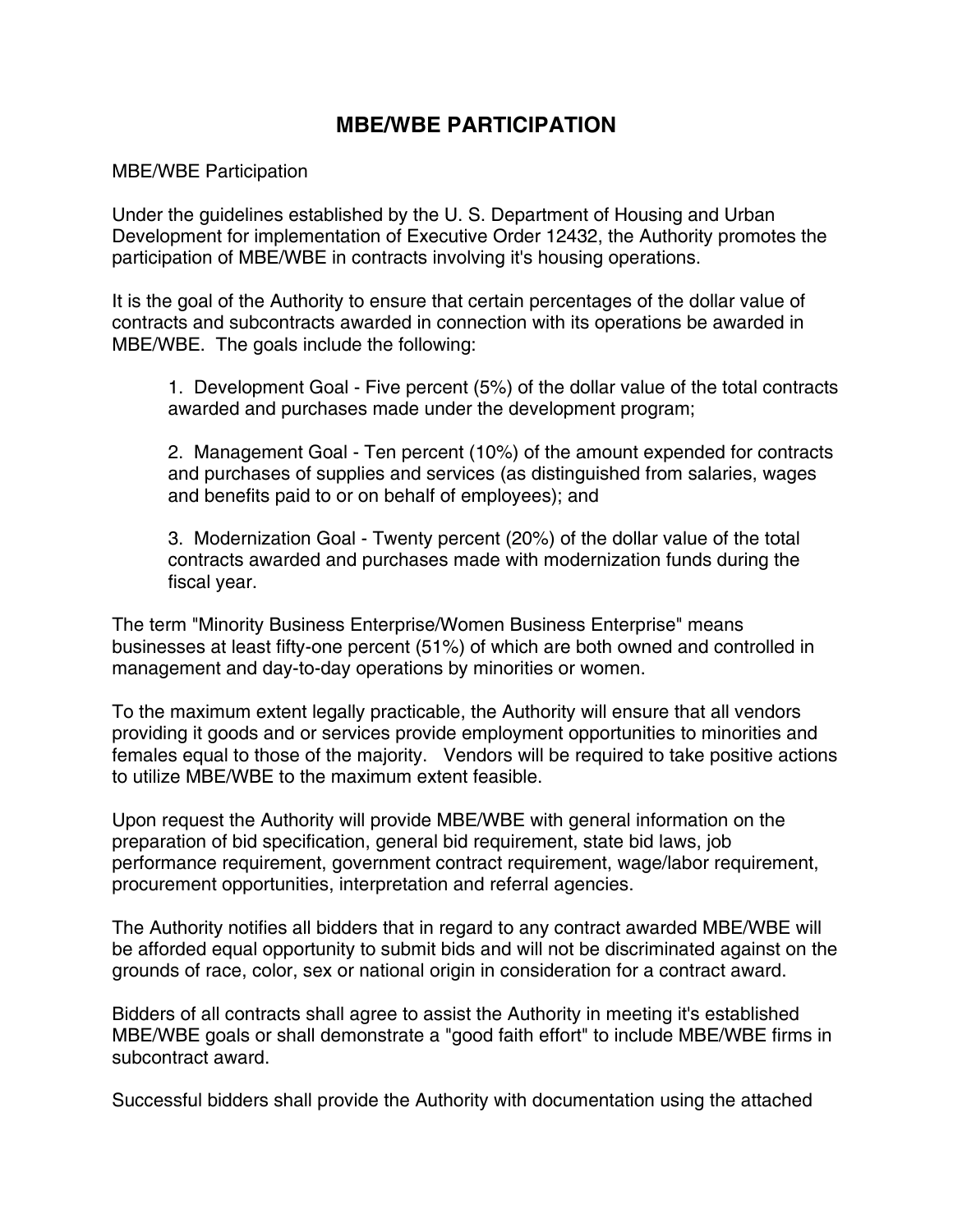Letter of Assurance "A" in their efforts to solicit MBE/WBE participation in subcontract awards.

Successful bidders who propose to perform the entire contract with their own work force without the use of subcontractors shall provide the Authority with documentation using "Letter of Assurance B" of their intent to make material, equipment or other services purchases from MBE/WBE firms. The bidder using it's own work force must demonstrate that it is their normal business practice to perform such contract without the use of subcontractor.

"Good Faith Efforts" as used in this plan shall be defined as a vendor's effort to solicit MBE/WBE to bid on subcontracts and or their efforts to purchase goods and services from MBE/WBE firms.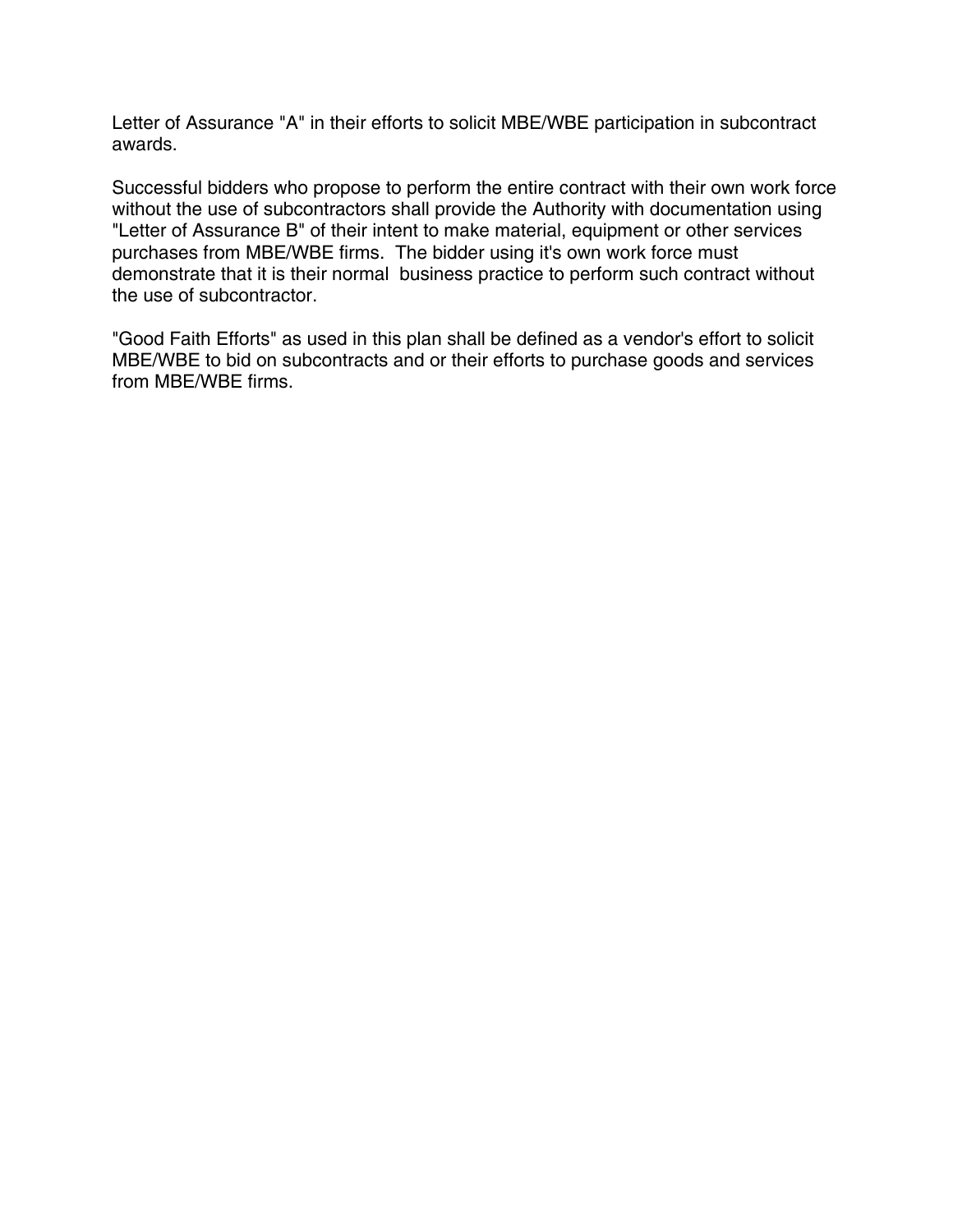## MBE/WBE PARTICIPATION LETTER OF ASSURANCE "A" **SCHEDULE OF SUBCONTRACTORS**

Project Name: \_

Project Number:

The undersigned bidder hereby certifies that our firm will assist the Housing Authority of the City of Shreveport in attaining its' established MBE/WBE goal or demonstrate a "good faith effort" in subcontract award to minorities.

| Subcontractor<br>and the contract of the contract of the contract of the contract of the contract of the contract of the contract of | Classification* | Work/Material<br>Description | <b>Bid Amount</b> |
|--------------------------------------------------------------------------------------------------------------------------------------|-----------------|------------------------------|-------------------|
|                                                                                                                                      |                 |                              |                   |
|                                                                                                                                      |                 |                              |                   |
| Phone: 2008 2009 2010 2010 2010 2011 2012 2013 2014 2015 2016 2017 2018 2019 2019 2019 2019 2019 2019 2019 20                        |                 |                              |                   |
|                                                                                                                                      |                 |                              |                   |
|                                                                                                                                      |                 |                              |                   |
|                                                                                                                                      |                 |                              |                   |
|                                                                                                                                      |                 |                              |                   |
|                                                                                                                                      |                 |                              |                   |
|                                                                                                                                      |                 |                              |                   |
|                                                                                                                                      |                 |                              |                   |
| the control of the control of the control of the control of the control of the control of                                            |                 |                              |                   |
|                                                                                                                                      |                 |                              |                   |
|                                                                                                                                      |                 |                              |                   |
|                                                                                                                                      |                 |                              |                   |
|                                                                                                                                      |                 |                              |                   |
|                                                                                                                                      |                 |                              |                   |
|                                                                                                                                      |                 |                              |                   |
|                                                                                                                                      |                 |                              |                   |
|                                                                                                                                      |                 |                              |                   |
|                                                                                                                                      |                 |                              |                   |

\*Non-Minority (Black, Hispanic, Female, American Indian, Asian, Other)

The undersigned intends to enter into a formal agreement with Minority Contractors/Suppliers if they are the low bidders, contingent upon execution of a contract with the Housing Authority of the City of Shreveport. This is not intended to commit the undersigned to execute a contract with each and every MBE/WBE firm listed on this schedule. Use additional sheets if required.

Name of Firm

n an

Date

By:  $\frac{1}{2}$ 

Signature